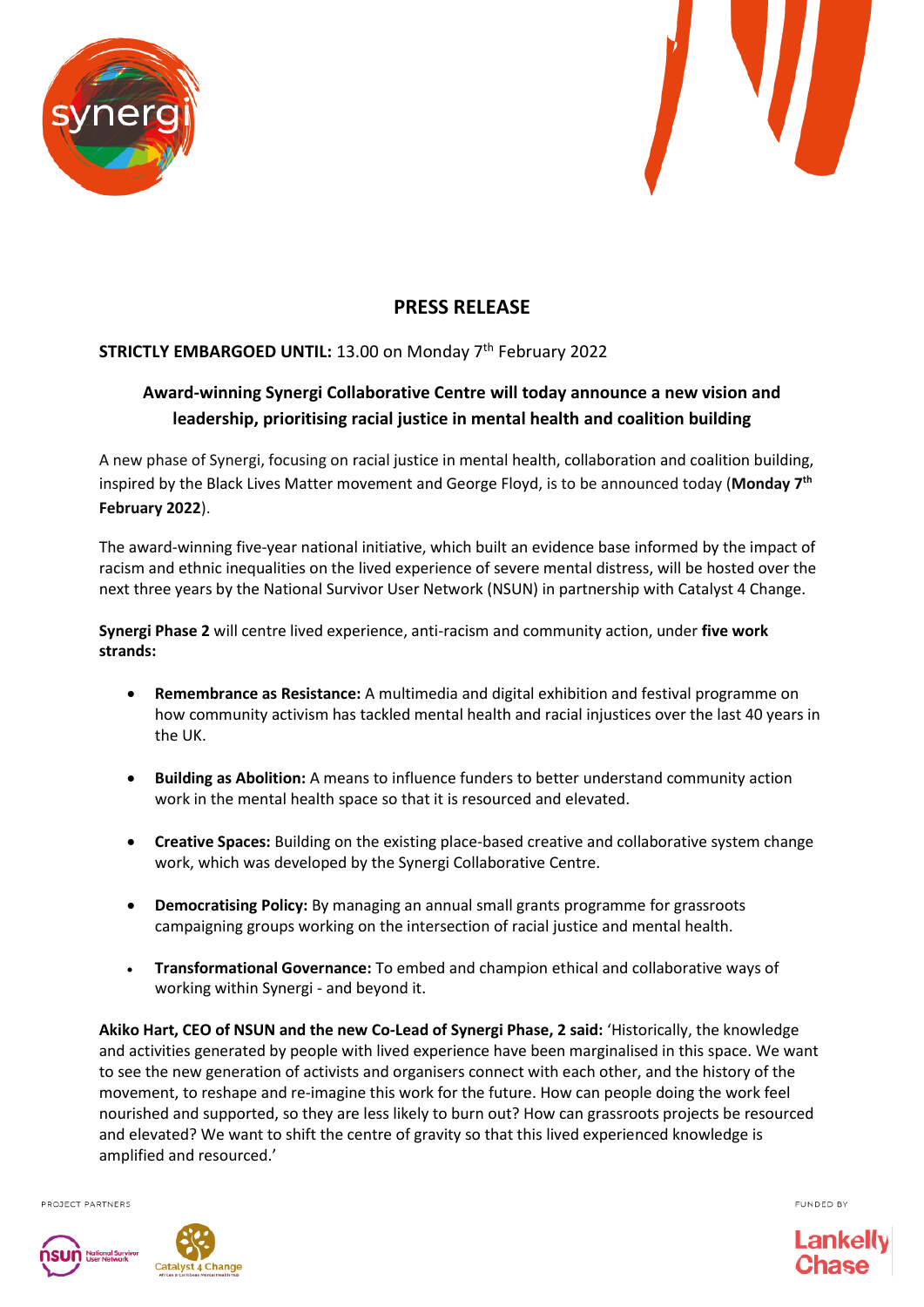



**Sandra Griffiths, Director, Catalyst 4 Change and Synergi Phase 2 Co-Lead, said:** 'We cannot tackle racial mental health inequalities in isolation. Our collaboration with NSUN for Synergi Phase 2 is an important part of our commitment to sharing and learning how we can support grassroot activists, communities and people to ensure racial mental health justice. The act of addressing racial injustice to inform change in mental health services has felt like the work of the 'privileged' few. Meanwhile, people with lived experience of mental illness, their families, and community groups, have been kept on the margins of system change.'

Funded by the Lankelly Chase Foundation, with £1.5 million over three years, Synergi Phase 2 is also seen as an opportunity to rethink how mental health initiatives, focusing on racialised communities, are funded, and for them to be viewed as long term generational work.

**Julian Corner, CEO, Lankelly Chase Foundation, said:** 'Synergi has opened up a space for new possibilities. It is vital that this space stays open, and that the energy and direction is maintained. New leadership from within the Synergi ecosystem has picked up the baton with a renewed emphasis on shifting power, organising for change, recognising and addressing distress and trauma, honouring unacknowledged leadership and sacrifice and creating space for dreaming and building alternatives. Five years isn't a long time in this work, and so we are delighted that there will be continuity and renewal.'

**Award-winning civil rights lawyer Marcia Willis Stewart QC (Hons) at Birnberg Peirce, and Synergi's Chair, said:** 'Synergi Phase 2 can create a platform to take forward the evidence from its predecessor that amplifies what has always been understood by those with lived experience – that the system also harms them. I hope that people working within mental health, and people with lived experience, will be empowered by the work of Synergi and Synergi Phase 2 in its quest for racial and civil justice.'

**Kamaldeep Bhui, Synergi's Director and Professor of Psychiatry, University of Oxford, said:** 'Synergi began a new experience-based journey of reforming the system and improving knowledge and motivations to act for equality as part of the long arc of justice, a term coined by Martin Luther King, Jr. This means having a new leadership team to continue to foster the remarkable coalitions grounded in lived experience, collaboration, kindness and community as change in health and social systems can only arise through communities of practice and experience-led organisations working together.'

The official announcement on Synergi Phase 2 takes place virtually today from 1pm-2.15pm with a special presentation on the refreshed vision by the new project leads Sandra Griffiths and Akiko Hart. Guest speakers include Julian Corner, CEO, Lankelly Chase, and Synergi's Co-Director Professor James Nazroo. The event will be hosted by Joy Francis, Synergi's Co-Director and Lead for Creative Spaces and the Synergi National Pledge Alliance.

**Ends**

PROJECT PARTNERS





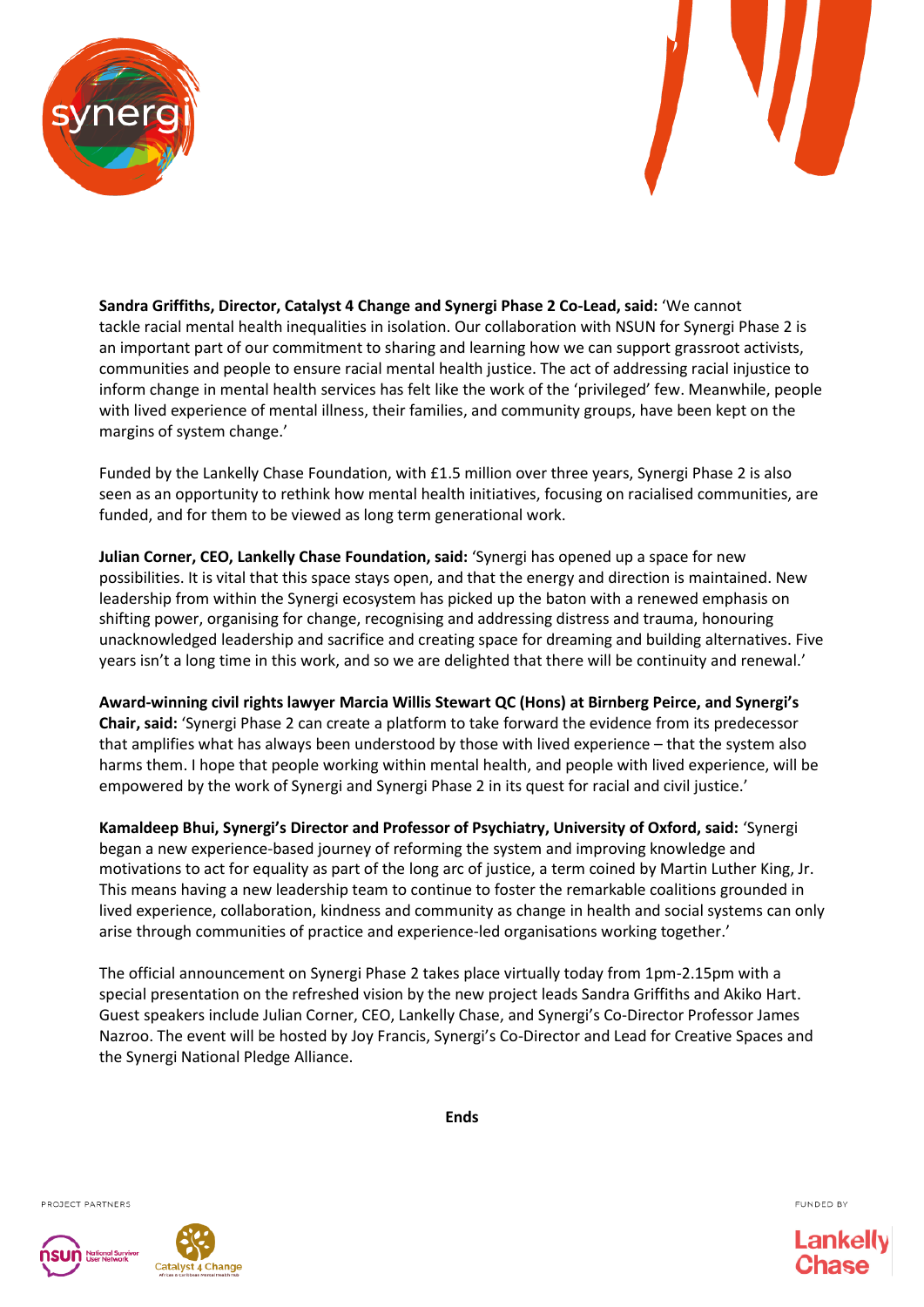



#### **Media contact**

**Email**[: joy@wordsofcolour.co.uk](mailto:joy@wordsofcolour.co.uk) **Mobile**: 07985 159 232

The official announcement on Synergy Phase 2 **is under strict embargo until 13.00, Monday 7th February 2022.**

**Download the press pack**: [bit.ly/Synergi2PressFolder](https://bit.ly/Synergi2PressFolder)

**Official hashtag: #SynergiPhase2**

To **attend the Synergi Phase 2 launch announcement**, email joy@wordsofcolour.co.uk.

#### **Notes to the Editor**

#### **About Synergi Phase 2**

Synergi Phase 2 will receive £1.5 million in funding from the Lankelly Chase Foundation, over three years, and will officially launch in September 2022 after completing a seven month transition period from the Synergi Collaborative Centre.

#### **About the Synergi Collaborative Centre** | **[synergicollaborativecentre.co.uk](file:///C:/Users/akikohart/Downloads/synergicollaborativecentre.co.uk)**

The Synergi Collaborative Centre is an award-winning national initiative focused on eradicating ethnic inequalities in severe mental distress through championing systems change, new science, creative inclusion, collaborative leadership and co-production/co-creation, while forging solutions with people with lived experience, alongside carers, commissioners, policymakers and politicians. Launched in 2017, Synergi was funded by Lankelly Chase and was a partnership between the University of Manchester, University of Oxford and Words of Colour Productions. Synergi received a NESTA/Observer New Radicals Award 2018 and won the Queen Mary University of London Community Engagement 2018 Award for its public engagement photovoice project.

#### **About NSUN** |**[nsun.org.uk](file:///C:/Users/akikohart/Downloads/nsun.org.uk)**

The National Survivor User Network (NSUN) is a charity and an England-wide network of community groups and people who have experience of mental distress, ill-health, or trauma. Members come together to create, challenge, and campaign. As an infrastructure organisation and a sector voice for grassroots groups in mental health, NSUN amplifies the voices of lived experience, resources, supports and strengthens user-led projects and initiatives, and influences mental health policy and practice.

PROJECT PARTNERS